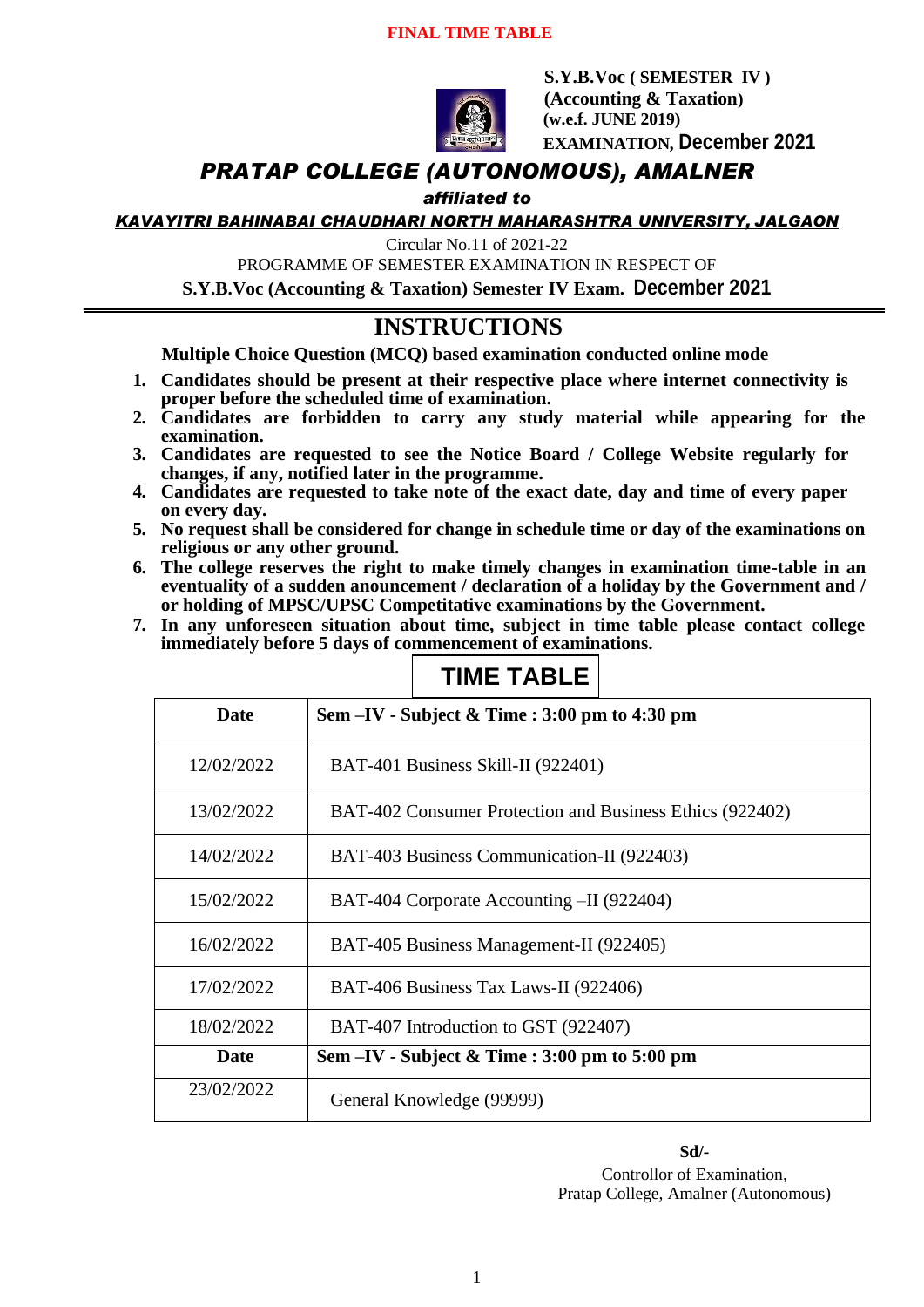### **FINAL TIME TABLE**



**S.Y.B.Voc ( SEMESTER – IV ) (Food Processing & Technology) (w.e.f. JUNE 2019) EXAMINATION, December 2021**

## *PRATAP COLLEGE (AUTONOMOUS), AMALNER*

### *affiliated to*

*KAVAYITRI BAHINABAI CHAUDHARI NORTH MAHARASHTRA UNIVERSITY, JALGAON*

Circular No.11 of 2021-22

PROGRAMME OF SEMESTER EXAMINATION IN RESPECT OF

**S.Y.B.Voc (Food Processing & Technology) Semester-IV Exam. December 2021**

# **INSTRUCTIONS**

**Multiple Choice Question (MCQ) based examination conducted online mode**

- **1. Candidates should be present at their respective place where internet connectivity is proper before the scheduled time of examination.**
- **2. Candidates are forbidden to carry any study material while appearing for the examination.**
- **3. Candidates are requested to see the Notice Board / College Website regularly for changes, if any, notified later in the programme.**
- **4. Candidates are requested to take note of the exact date, day and time of every paper on every day.**
- **5. No request shall be considered for change in schedule time or day of the examinations on religious or any other ground.**
- **6. The college reserves the right to make timely changes in examination time-table in an eventuality of a sudden anouncement / declaration of a holiday by the Government and / or holding of MPSC/UPSC Competitative examinations by the Government.**
- **7. In any unforeseen situation about time, subject in time table please contact college immediately before 5 days of commencement of examinations.**

| <b>Date</b> | Sem $-IV$ - Subject & Time : 3:00 pm to 4:30 pm             |
|-------------|-------------------------------------------------------------|
| 12/02/2022  | FPT-401 Business Skill-II (913401)                          |
| 13/02/2022  | FPT-402 Consumer Protection & Business Ethics (913402)      |
| 14/02/2022  | FPT-403 Business Communication-II (913403)                  |
| 15/02/2022  | FPT-404 Technology of processed and Preserved Food (913404) |
| 16/02/2022  | FPT-405 Introduction to Food Packaging (913405)             |
| 17/02/2022  | FPT-406 Introduction to Food Quality Management (913406)    |
| Date        | Sem $-IV$ - Subject & Time : 3:00 pm to 5:00 pm             |
| 23/02/2022  | General Knowledge (99999)                                   |

# **TIME TABLE**

**Sd/-**

Controllor of Examination, Pratap College, Amalner (Autonomous)